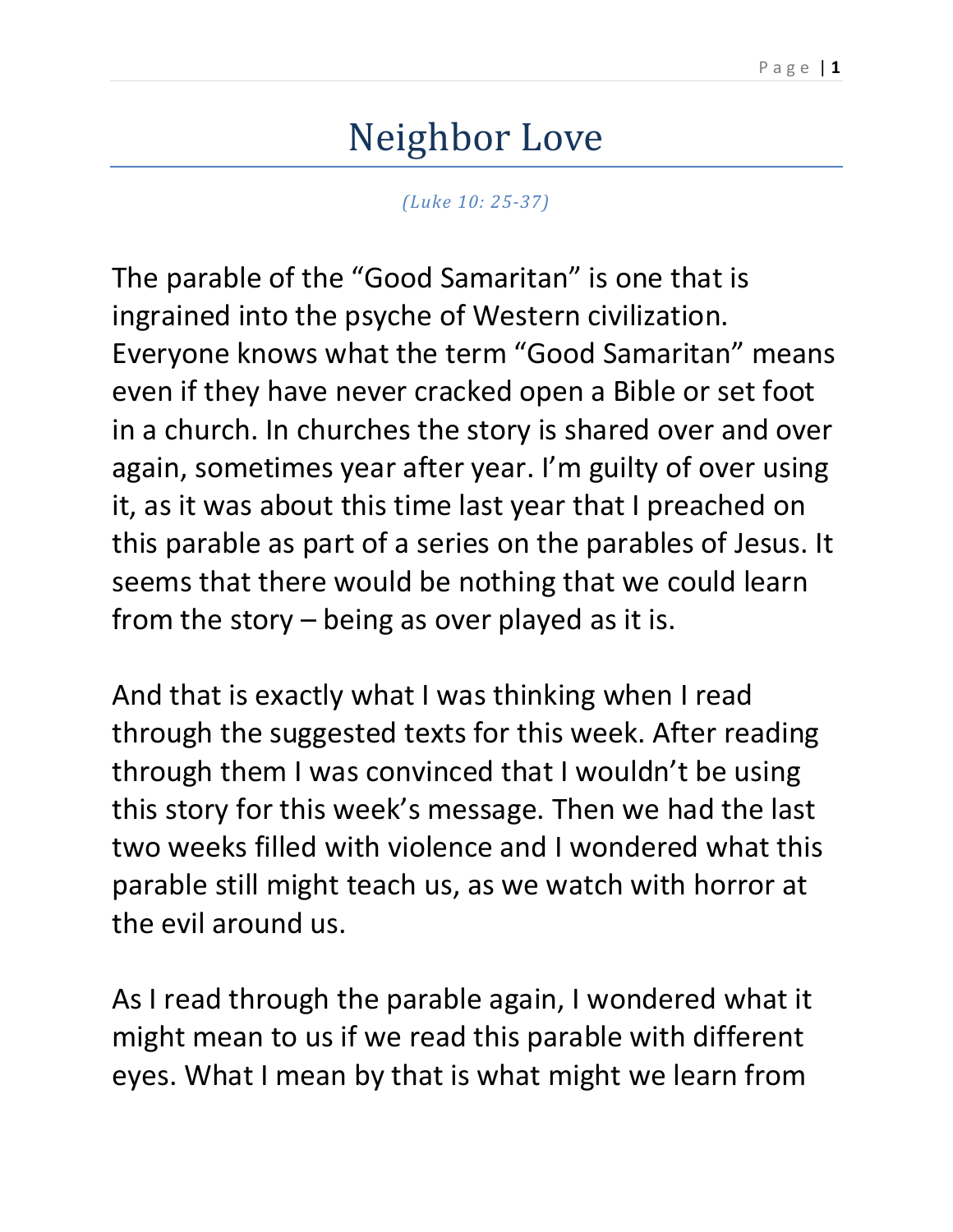Jesus if we read the parable looking for what Jesus is teaching about humanity and not just trying to understand "who is my neighbor". Maybe – just maybe – there is something more to it.

When Jesus is confronted by the lawyer asking about the greatest commandment – Jesus replied with a simple answer – love God and love you neighbors as you love yourself. As Paul says in his letter to the Galatians – this sums us the whole of scripture. Everything we know about God's relationship with humanity and human relations with each other – what Scripture is  $-$  is built on the idea that we love others – God and human others. The lawyer wants to have it more concrete – as if it could get more concrete – so he asks Jesus to define neighbor. It's a typical legal response, or even an academic response. The man asks Jesus to define the terms in which he is speaking. So Jesus does – telling this parable. The lawyer  $-1$  think – hears what we most often hear – that even someone who we might not like very much is our neighbor. The Samaritans were people who the Israelites despised, so using a Samaritan worked to show who the other is.

But we miss something in the Samaritan. This was someone who was hated in much the same way a white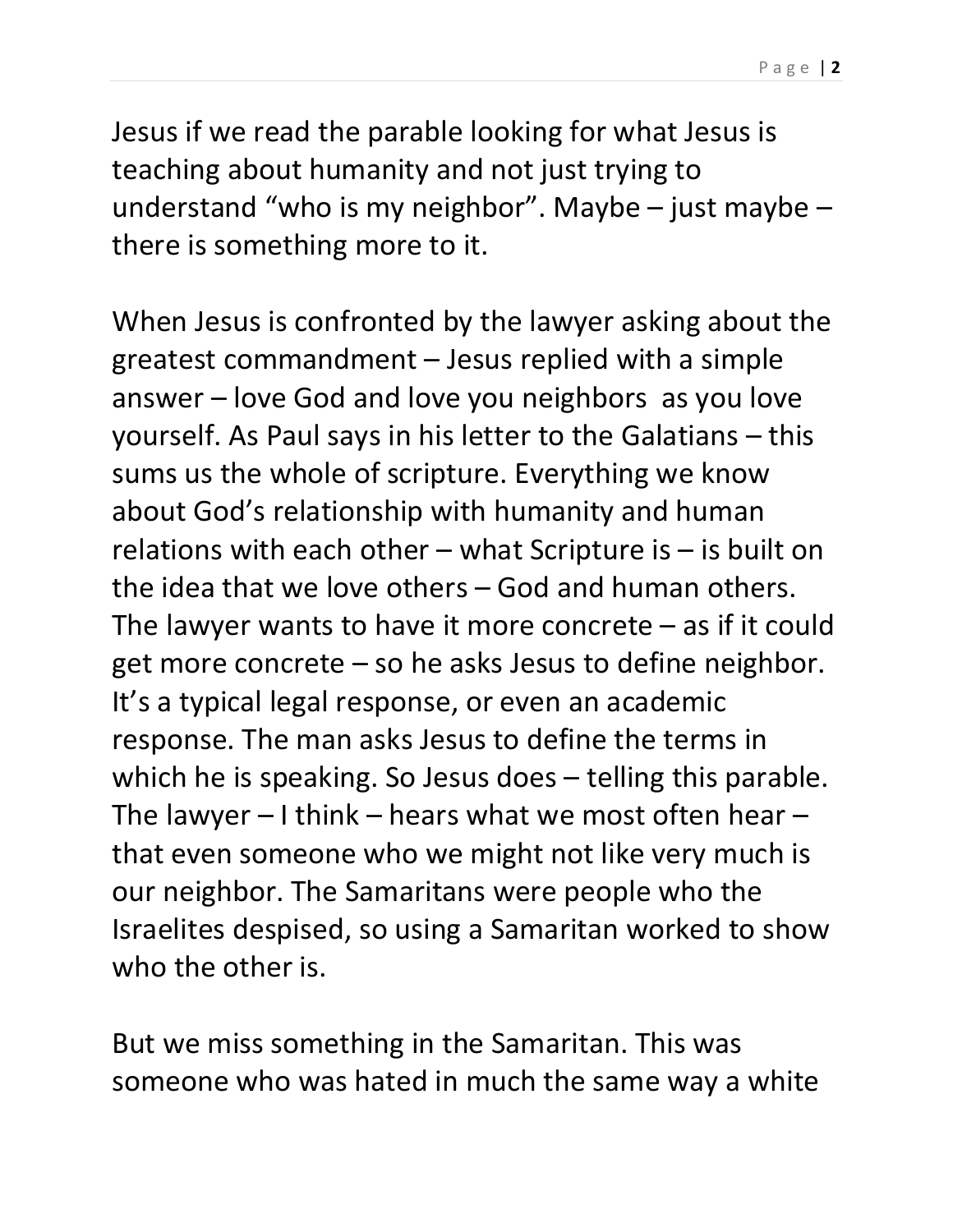supremacist might hate someone who isn't white. People skirted around Samaria to not have to run across a Samaritan. It'd be like going around Texas to get to Louisiana. So for Jesus to use a Samaritan in his story points to something more than simply a hated person caring for one of our own. The story is meant to teach us about caring for each other as human beings. Jesus is telling the lawyer (and us) – it's not just your neighbor, it's not just your enemy – you are to love and care for all humanity – because each human is just like you.

Let that settle in for a moment. The story of the Good Samaritan is a parable about caring for all humans because we are just that  $-$  simply human. Jesus is teaching something that other ancient teachers knew and taught – that each human is a citizen of the cosmos first and then a citizen of their particular location. To say that another way – we are all people of God's great universe before we are people of the United States. Our place together as human beings is much more important than our identity as labeled by race, sexuality, gender, religion, class, age or any other –ism. What Jesus is saying is that we must love every human as we love ourselves – seeking justice as humans first above all else.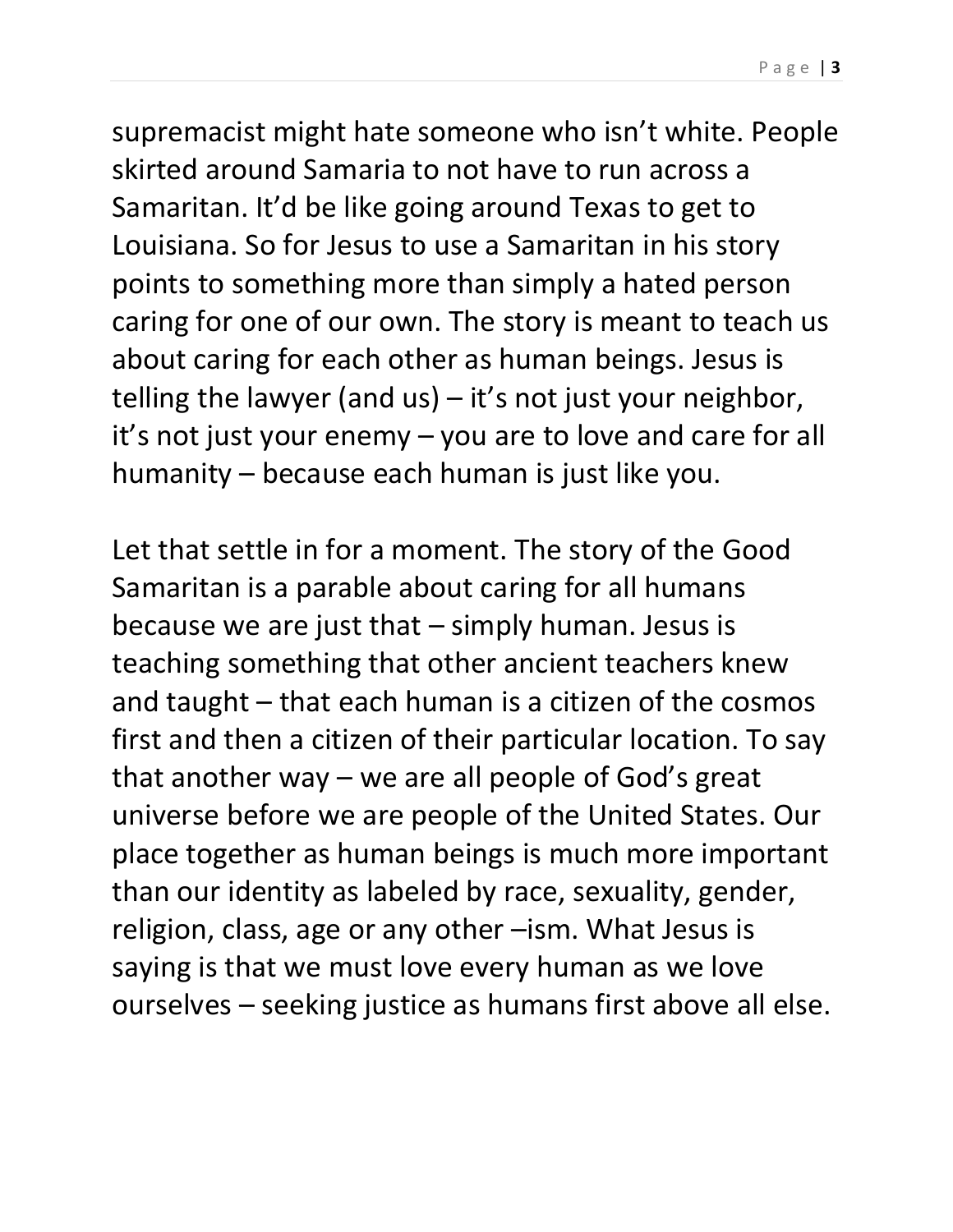In the light of the violence that we have seen in the last few weeks – from Orlando, to Istanbul, Dhaka, Bagdad and Medina, to Baton Rouge and Minneapolis, and to Dallas – I wonder if we considered our common humanness above our particular "identities" we might not find ways to keep from killing each other. Can we see

each other as something more than black or white, Muslim or Christian, Sunni or Shite, straight or gay, male or female – white officer or black citizen. What if we looked into the eyes of the other and saw ourselves before we saw anything else?

As I read this parable and thought about it is relation to the horrific violence we have seen, especially this week, I remembered a book that one of my seminary professors wrote about love, hope and hospitality. Dr. Namsoon Kang is one of my favorite professors and theologians. She explored this idea of being citizens of the cosmos in her book *Cosmopolitan Theology*. There she asks similar questions about what it would mean for us to follow Jesus' call to love our neighbor as ourselves by first seeing ourselves as people of God's great universe above all else. What if we sought out justice for all people – justice being the freedom to live in safety, with hope, and enough to survive. That is what I think Jesus is getting at and Dr. Kang reminds us of. We are to see the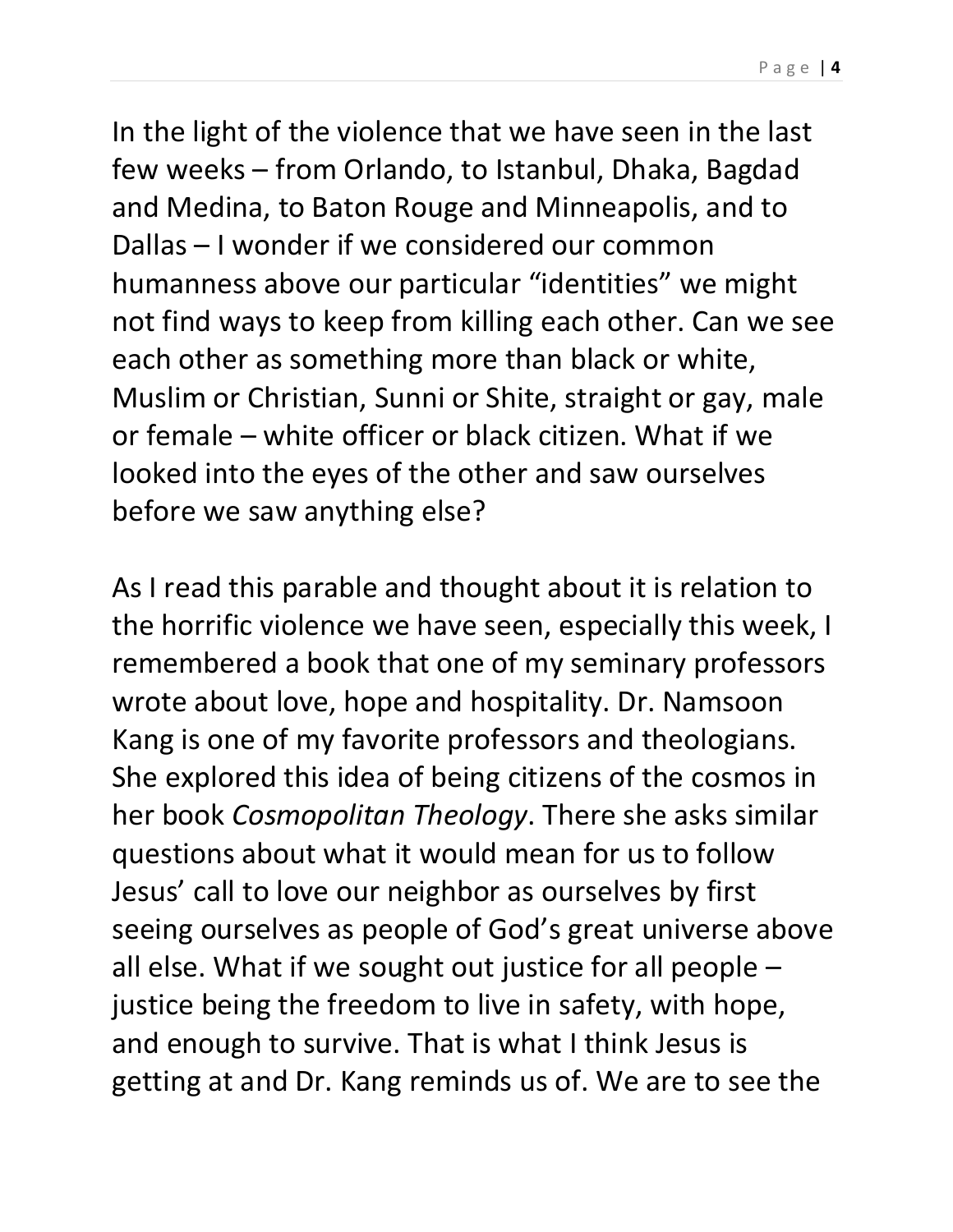good for all people. If we did – might we see that the anger and fear that our black brothers and sisters have toward the people sworn to protect them might cease? Maybe we don't see extremists of any form using violence to spread fear. Maybe we find that the world is a better place because we see ourselves as humans – working together to make the world a place when love and hope lead before borders and boundaries.

I think that was what Jesus was telling the lawyer. See past your differences to your oneness as creations of God. Who is your neighbor? You are your neighbor. You and anyone who is human, or even deeper any creation of God.

So today as we mourn the lives lost in acts of hatred and violence, let us seek out justice for all people, let us see the other as we see ourselves – people of God's great universe – one people bound together as humans even in our diversity.

I want to leave you with two thoughts this morning. One is from a friend in Michigan who has two adopted boys. The twins are black and they are afraid. As Jessica posted on Facebook "What's on my mind? What's on my heart? Protecting my young, black men as they grow to become